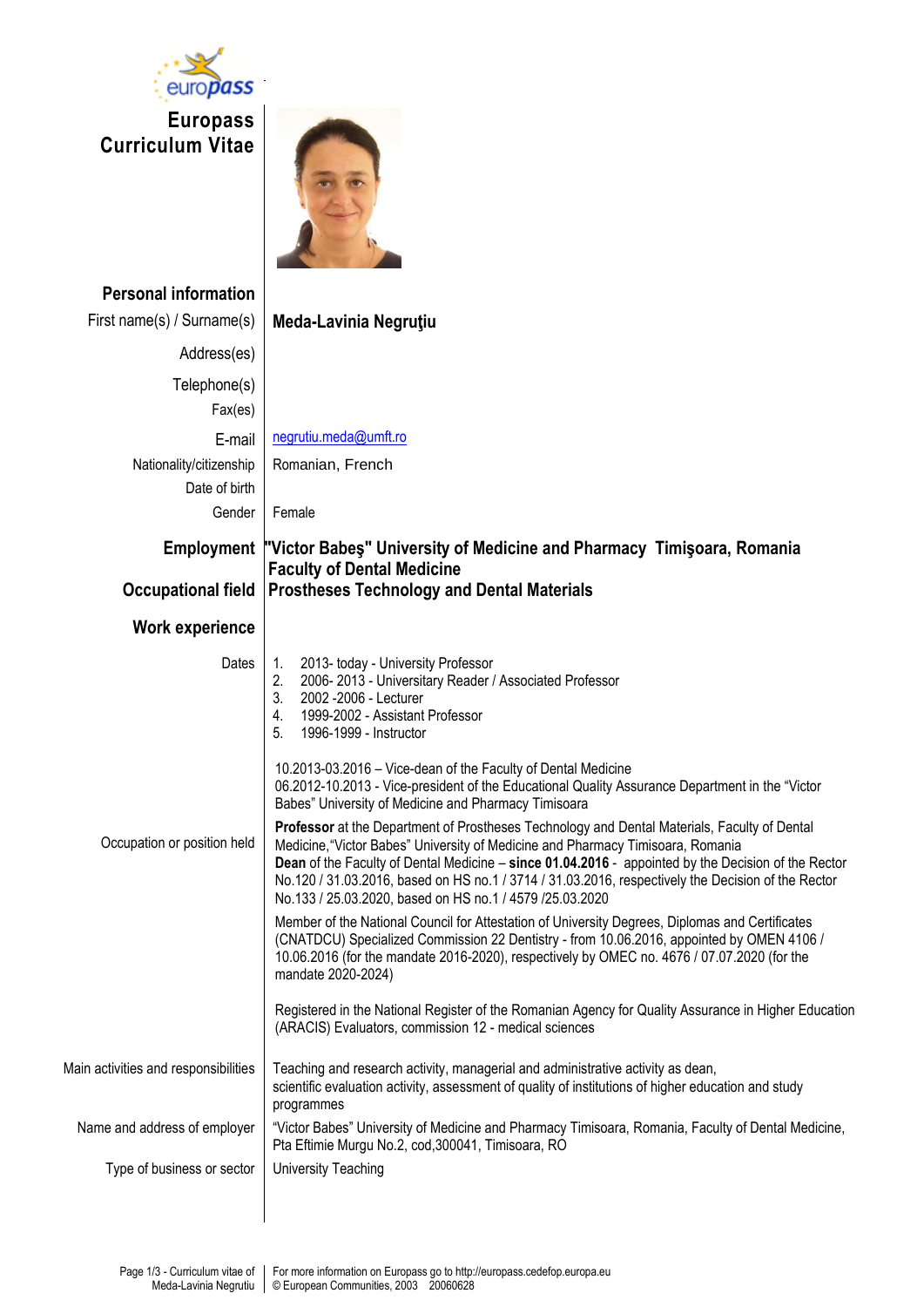## **Education and training**

| Dates                                                             | 09.1985-07.1989                                                                                                                                                                                                                                                                                                                                                                                                                                                                                                                                                                                                                                                                                                        |                                                                                                                                                                                                                                                                                            |                |                         | 10.1990-07.1995                                                                                        |                         |                |                                                                                                        | 10.1997-11.2001 |                         |  |  |
|-------------------------------------------------------------------|------------------------------------------------------------------------------------------------------------------------------------------------------------------------------------------------------------------------------------------------------------------------------------------------------------------------------------------------------------------------------------------------------------------------------------------------------------------------------------------------------------------------------------------------------------------------------------------------------------------------------------------------------------------------------------------------------------------------|--------------------------------------------------------------------------------------------------------------------------------------------------------------------------------------------------------------------------------------------------------------------------------------------|----------------|-------------------------|--------------------------------------------------------------------------------------------------------|-------------------------|----------------|--------------------------------------------------------------------------------------------------------|-----------------|-------------------------|--|--|
| Title of qualification awarded                                    | <b>High school Diploma</b>                                                                                                                                                                                                                                                                                                                                                                                                                                                                                                                                                                                                                                                                                             |                                                                                                                                                                                                                                                                                            |                |                         | <b>Dentist Diploma</b>                                                                                 |                         |                | PhD degree                                                                                             |                 |                         |  |  |
| Name and type of organisation<br>providing education and training |                                                                                                                                                                                                                                                                                                                                                                                                                                                                                                                                                                                                                                                                                                                        | <b>Mathematical-Physics High</b><br><b>School "Nikolaus Lenau"</b><br>Timişoara, the german section                                                                                                                                                                                        |                |                         | "Victor Babes" University of<br><b>Medicine and Pharmacy</b><br><b>Timisoara, Faculty of Dentistry</b> |                         |                | "Victor Babes" University of<br><b>Medicine and Pharmacy</b><br><b>Timisoara, Faculty of Dentistry</b> |                 |                         |  |  |
|                                                                   | - habilitation degree - confirmed as PhD coordinator for Dental Medicine - OM<br>August 2015<br>4898/18.08.2015                                                                                                                                                                                                                                                                                                                                                                                                                                                                                                                                                                                                        |                                                                                                                                                                                                                                                                                            |                |                         |                                                                                                        |                         |                |                                                                                                        |                 |                         |  |  |
| Principal subjects/occupational<br>skills covered                 | General Courses: Human Anatomy, Physiology, Biochemistry, Biophysics<br>Specialty Courses: Dental Semiology, Dental Materials, Prosthodontics, Conservative Dentistry,<br>Parodontology, Endodontics, Oral and Maxillo-Facial Surgery<br>1995 - present - over 30 postgraduate courses and perfectioning programmes, among which;<br>perfectioning programmes in: Management of Scientific Research Projects in Medicine and Pharmacy;<br>Principles and Applications of Optical Coherence Tomography; Modern Optical Testing - Field guide to<br>interferometric optical testing; Structural adhesives for optical bonding; Principles of Diffraction,<br>Interferometry, Holography and Difractive Optical Elements. |                                                                                                                                                                                                                                                                                            |                |                         |                                                                                                        |                         |                |                                                                                                        |                 |                         |  |  |
| Level in national or international<br>classification              | Prof.Univ.Dr. abilitat / University full Professor, DMD, PhD, habil.<br>- from 01/04/2016 to 31/12/2019 - Visiting Professor in the School of Physical Sciences, University of<br>Kent, Canterbury, UK<br>- from 15/11/2012 to 31/12/2015 - Visiting Senior Lecturer in the School of Physical Sciences,<br>University of Kent, Canterbury, UK,<br>- from 25th July 2007 to 31st December 2010 - Visiting Research Fellow in the School of Physical<br>Sciences University of Kent, Canterbury, UK and member of Keynes College.<br>- Scientific expertise in approached domain: active participation at evaluations in CNCSIS, CEEX, PNII<br>and Swiss National Science Foundation competitions                       |                                                                                                                                                                                                                                                                                            |                |                         |                                                                                                        |                         |                |                                                                                                        |                 |                         |  |  |
| <b>Personal skills and</b><br>competences                         |                                                                                                                                                                                                                                                                                                                                                                                                                                                                                                                                                                                                                                                                                                                        |                                                                                                                                                                                                                                                                                            |                |                         |                                                                                                        |                         |                |                                                                                                        |                 |                         |  |  |
|                                                                   | Romanian                                                                                                                                                                                                                                                                                                                                                                                                                                                                                                                                                                                                                                                                                                               |                                                                                                                                                                                                                                                                                            |                |                         |                                                                                                        |                         |                |                                                                                                        |                 |                         |  |  |
| Mother tongue(s)                                                  |                                                                                                                                                                                                                                                                                                                                                                                                                                                                                                                                                                                                                                                                                                                        |                                                                                                                                                                                                                                                                                            |                |                         |                                                                                                        |                         |                |                                                                                                        |                 |                         |  |  |
| Other language(s)                                                 |                                                                                                                                                                                                                                                                                                                                                                                                                                                                                                                                                                                                                                                                                                                        | german, english, french                                                                                                                                                                                                                                                                    |                |                         |                                                                                                        |                         |                |                                                                                                        |                 |                         |  |  |
| Self-assessment                                                   |                                                                                                                                                                                                                                                                                                                                                                                                                                                                                                                                                                                                                                                                                                                        | Understanding                                                                                                                                                                                                                                                                              |                |                         |                                                                                                        | <b>Speaking</b>         |                |                                                                                                        |                 | Writing                 |  |  |
| European level (*)                                                |                                                                                                                                                                                                                                                                                                                                                                                                                                                                                                                                                                                                                                                                                                                        | Listening                                                                                                                                                                                                                                                                                  |                | Reading                 |                                                                                                        | Spoken interaction      |                | Spoken production                                                                                      |                 |                         |  |  |
| German                                                            | C <sub>2</sub>                                                                                                                                                                                                                                                                                                                                                                                                                                                                                                                                                                                                                                                                                                         | Verry Advanced                                                                                                                                                                                                                                                                             | C <sub>2</sub> | Verry Advanced          | C2                                                                                                     | Verry Advanced          | C2             | Verry Advanced                                                                                         |                 | C2 Verry Advanced       |  |  |
| <b>English</b>                                                    | B <sub>2</sub>                                                                                                                                                                                                                                                                                                                                                                                                                                                                                                                                                                                                                                                                                                         | Upper -<br>Intermediate                                                                                                                                                                                                                                                                    | B <sub>2</sub> | Upper -<br>Intermediate | B <sub>2</sub>                                                                                         | Upper -<br>Intermediate | B <sub>2</sub> | Upper -<br>Intermediate                                                                                | B <sub>2</sub>  | Upper -<br>Intermediate |  |  |
| French                                                            | B <sub>2</sub>                                                                                                                                                                                                                                                                                                                                                                                                                                                                                                                                                                                                                                                                                                         | Upper -<br>Intermediate                                                                                                                                                                                                                                                                    | B <sub>2</sub> | Upper -<br>Intermediate | B <sub>2</sub>                                                                                         | Upper -<br>Intermediate | B <sub>2</sub> | Upper -<br>Intermediate                                                                                | B <sub>2</sub>  | Upper -<br>Intermediate |  |  |
|                                                                   |                                                                                                                                                                                                                                                                                                                                                                                                                                                                                                                                                                                                                                                                                                                        | (*) Common European Framework of Reference for Languages                                                                                                                                                                                                                                   |                |                         |                                                                                                        |                         |                |                                                                                                        |                 |                         |  |  |
| Social skills and competences                                     |                                                                                                                                                                                                                                                                                                                                                                                                                                                                                                                                                                                                                                                                                                                        | Team spirit, good communication skills                                                                                                                                                                                                                                                     |                |                         |                                                                                                        |                         |                |                                                                                                        |                 |                         |  |  |
| Organisational skills and<br>competences                          |                                                                                                                                                                                                                                                                                                                                                                                                                                                                                                                                                                                                                                                                                                                        | Main Organizer of the International Conference on Biomaterials and Regenerative Medicine BIOREMED<br>2017 - Todays research for tomorrow medicine, 5-8 October 2017; Co-Organizer of the International<br>Conference of Laser in Medicine - Timisoara, Romania (2 consecutively editions), |                |                         |                                                                                                        |                         |                |                                                                                                        |                 |                         |  |  |
| Technical skills and<br>competences                               |                                                                                                                                                                                                                                                                                                                                                                                                                                                                                                                                                                                                                                                                                                                        | Using of dental units and dental technology devices, using of optoelectronic devices (OCT)                                                                                                                                                                                                 |                |                         |                                                                                                        |                         |                |                                                                                                        |                 |                         |  |  |
| Computer skills and<br>competences                                |                                                                                                                                                                                                                                                                                                                                                                                                                                                                                                                                                                                                                                                                                                                        | Proficient in using Microsoft Office tools                                                                                                                                                                                                                                                 |                |                         |                                                                                                        |                         |                |                                                                                                        |                 |                         |  |  |
| Artistic skills and competences                                   | Piano                                                                                                                                                                                                                                                                                                                                                                                                                                                                                                                                                                                                                                                                                                                  |                                                                                                                                                                                                                                                                                            |                |                         |                                                                                                        |                         |                |                                                                                                        |                 |                         |  |  |
| Other skills and competences                                      |                                                                                                                                                                                                                                                                                                                                                                                                                                                                                                                                                                                                                                                                                                                        |                                                                                                                                                                                                                                                                                            |                |                         |                                                                                                        |                         |                |                                                                                                        |                 |                         |  |  |